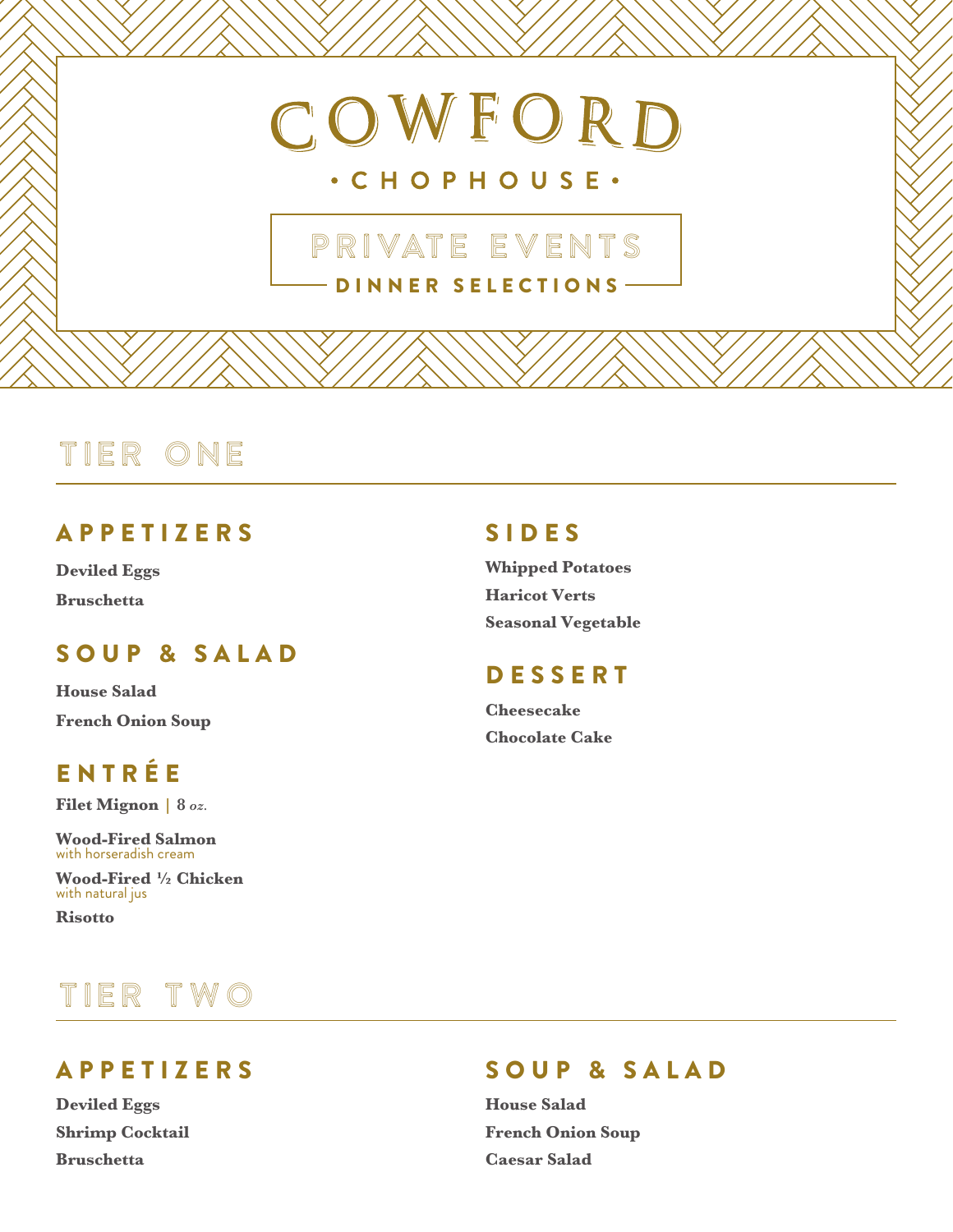#### TIER TWO (continued)

### E N T R É E

**Filet Mignon | 8** *oz.*

**Bone-in Pork Chop**

**Wood-Fired Salmon** with horseradish cream

**Wood-Fired ½ Chicken** with natural jus

**Risotto**

### **DESSERT**

**Cheesecake Chocolate Cake**

# TIER THREE

### **APPETIZERS**

**Duck Fat Cornbread Shrimp Cocktail Steak Tartare\***

#### S O UP & SALAD

**Cowford Chopped Salad Clam Chowder Caesar Salad**

### E N T R É E

**Filet Mignon | 12** *oz.* **New York Strip Fish of the Day Wood-Fired Salmon** with horseradish cream

**Wood-Fired ½ Chicken** with natural jus

#### S I DES

**Whipped Potatoes Haricot Verts Seasonal Vegetable**

**Potatoes Au Gratin** with crispy prosciutto

### S I DES

**Mac & Cheese Asparagus Seasonal Vegetable Potatoes Au Gratin**  with crispy prosciutto

#### **DESSERT**

**Cheesecake Chocolate Cake Seasonal Crème Brûlée**